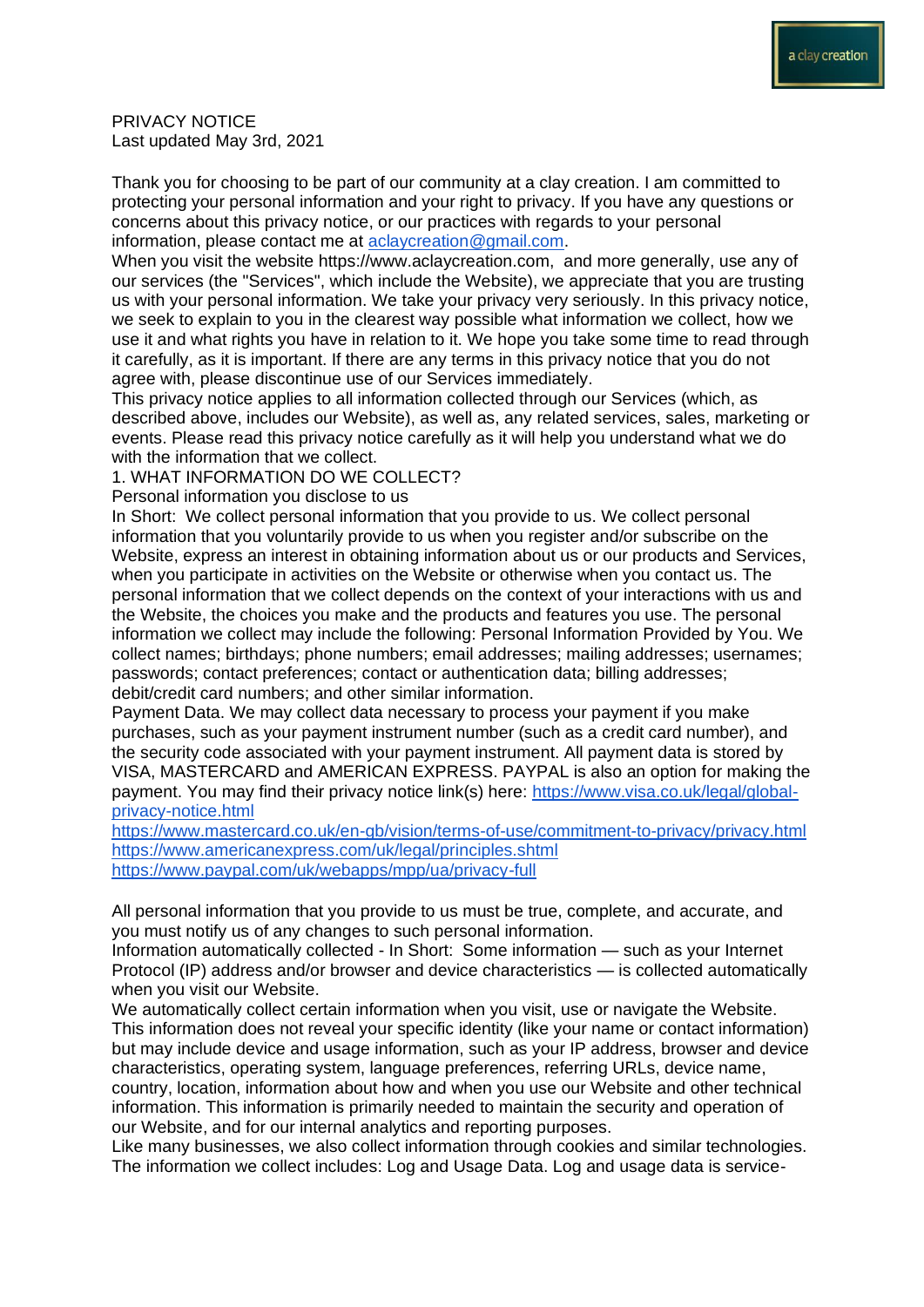related, diagnostic, usage and performance information our servers automatically collect when you access or use our Website and which we record in log files. Depending on how you interact with us, this log data may include your IP address, device information, browser type and settings and information about your activity in the Website (such as the date/time stamps associated with your usage, pages and files viewed, searches and other actions you take such as which features you use), device event information (such as system activity, error reports (sometimes called 'crash dumps') and hardware settings).

Device Data. We collect device data such as information about your computer, phone, tablet or other device you use to access the Website. Depending on the device used, this device data may include information such as your IP address (or proxy server), device and application identification numbers, location, browser type, hardware model Internet service provider and/or mobile carrier, operating system and system configuration information. Location Data. We collect location data such as information about your device's location, which can be either precise or imprecise. How much information we collect depends on the type and settings of the device you use to access the Website. For example, we may use GPS and other technologies to collect geolocation data that tells us your current location (based on your IP address). You can opt out of allowing us to collect this information either by refusing access to the information or by disabling your Location setting on your device. Note however, if you choose to opt out, you may not be able to use certain aspects of the Services.

Photos for the 'Personalized Pet' service: any photos or information you provide when you choose the 'Personalized Pet' service on the store, will be stored in confidence on the business laptop until the item is created and shipped. Any photos or information about your pet will not be shared by a clay creation.

2. HOW DO WE USE YOUR INFORMATION?

In Short: We process your information for purposes based on legitimate business interests, the fulfilment of our contract with you, compliance with our legal obligations, and/or your consent. We use personal information collected via our Website for a variety of business purposes described below. We process your personal information for these purposes in reliance on our legitimate business interests, to enter or perform a contract with you, with your consent, and/or for compliance with our legal obligations. We indicate the specific processing grounds we rely on next to each purpose listed below. We use the information we collect or receive: To facilitate account creation and logon process. If you choose to link your account with us to a third-party account (such as your Google or Facebook account), we use the information you allowed us to collect from those third parties to facilitate account creation and logon process for the performance of the contract. We also use your account for 'Reward Points', which when you share a clay creation's website or posts, you may receive points. Again, sharing this onto a 3<sup>rd</sup> party website will then be out of our hands. Also, your birthday, if entered on signing up, will reward you points on your account. This is performed by Smile.io – please read their privacy policy on this at: https://smile.io/privacy-policy

If you wish to update, or delete your testimonial, please contact us at aclaycreation@gmail.com and be sure to include your name, testimonial location, and contact information. Request feedback. We may use your information to request feedback and to contact you about your use of our Website. To enable user-to-user communications. We may use your information to enable user-to-user communications with each user's consent. To manage user accounts. We may use your information for the purposes of managing our account and keeping it in working order. To send administrative information to you. We may use your personal information to send you product, service and new feature information and/or information about changes to our terms, conditions, and policies. To protect our Services. We may use your information as part of our efforts to keep our Website safe and secure (for example, for fraud monitoring and prevention).

To enforce our terms, conditions and policies for business purposes, to comply with legal and regulatory requirements or in connection with our contract. To respond to legal requests and prevent harm. If we receive a subpoena or other legal request, we may need to inspect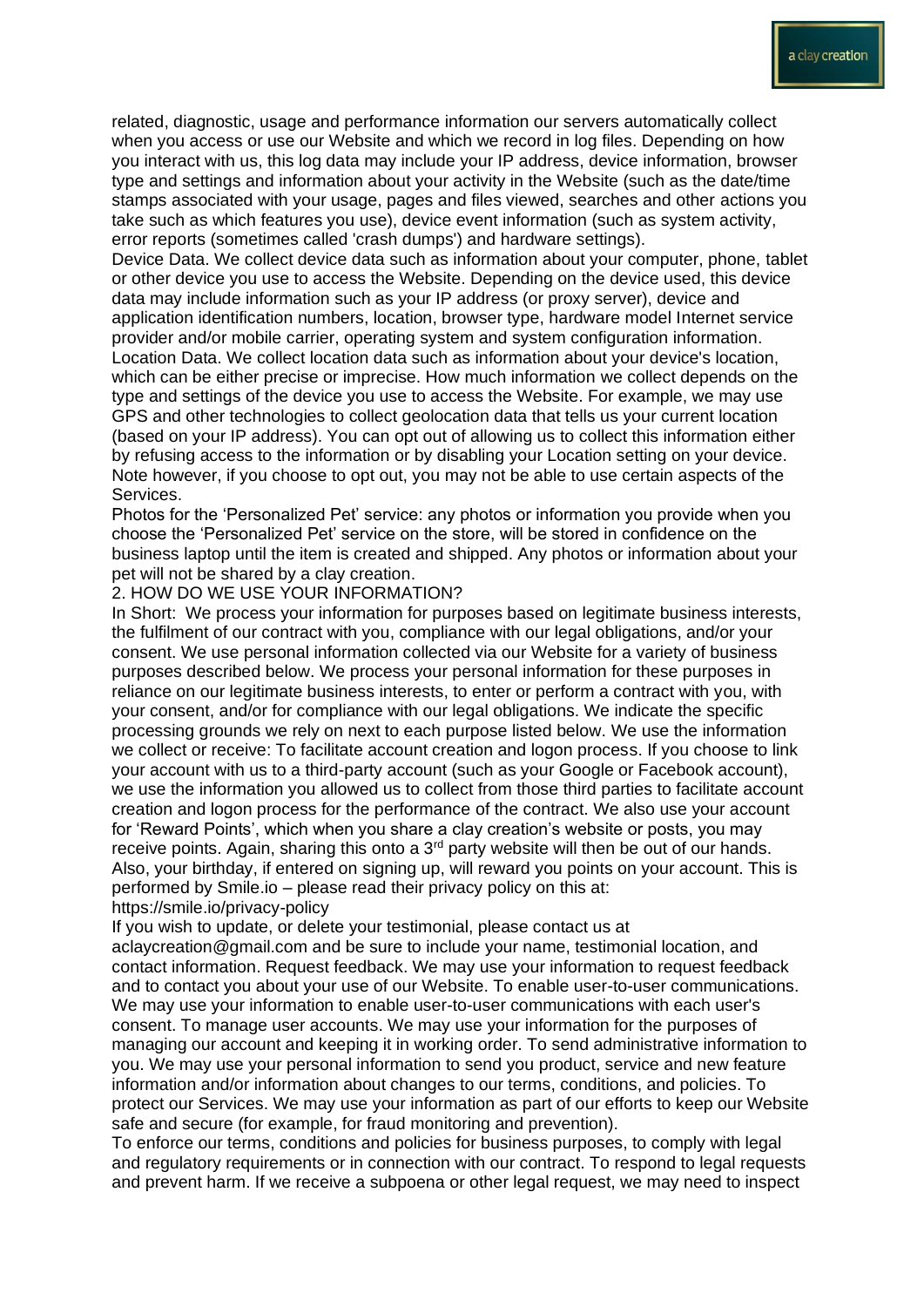the data we hold to determine how to respond. Fulfil and manage your orders. We have to use your information you provided to fulfil and manage your orders, payments, returns, and exchanges made through the Website. Administer prize draws and competitions. We may use your information to administer prize draws and competitions when you elect to participate in our competitions. This can also be done on a social site we use, which we will only collect you username for the competition only, then dispose of any personal information once the prize has been won. This will not be posted on the website, so please go back to the Social page's site for more on their privacy. To deliver and facilitate delivery of services to the user. We may use your information to provide you with the requested service. To respond to user inquiries/offer support to users. We may use your information to respond to your inquiries and solve any potential issues you might have with the use of our Services. To send you marketing and promotional communications. We and/or our third-party marketing partners may use the personal information you send to us for our marketing purposes, if this is in accordance with your marketing preferences. For example, when expressing an interest in obtaining information about us or our Website, subscribing to marketing or otherwise contacting us, we will collect personal information from you. You can opt-out of our marketing emails at any time (see the "WHAT ARE YOUR PRIVACY RIGHTS" below). Deliver targeted advertising to you. We may use your information to develop and display personalized content and advertising (and work with third parties who do so) tailored to your interests and/or location and to measure its effectiveness. For other business purposes. We may use your information for other business purposes, such as data analysis, identifying usage trends, determining the effectiveness of our promotional campaigns and to evaluate and improve our Website, products, marketing and your experience. We may use and store this information in aggregated and anonymized form so that it is not associated with individual end users and does not include personal information. We will not use identifiable personal information without your consent.

## 3. WILL YOUR INFORMATION BE SHARED WITH ANYONE?

In Short: We only share information with your consent, to comply with laws, to provide you with services, to protect your rights, or to fulfil business obligations.

We may process or share your data that we hold based on the following legal basis: Consent: We may process your data if you have given us specific consent to use your personal information for a specific purpose. Legitimate Interests: We may process your data when it is reasonably necessary to achieve our legitimate business interests. Performance of a Contract: Where we have entered into a contract with you, we may process your personal information to fulfil the terms of our contract. Legal Obligations: We may disclose your information where we are legally required to do so to comply with applicable law, governmental requests, a judicial proceeding, court order, or legal process, such as in response to a court order or a subpoena (including in response to public authorities to meet national security or law enforcement requirements). Vital Interests: We may disclose your information where we believe it is necessary to investigate, prevent, or take action regarding potential violations of our policies, suspected fraud, situations involving potential threats to the safety of any person and illegal activities, or as evidence in litigation in which we are involved. More specifically, we may need to process your data or share your personal information in the following situations: Business Transfers. We may share or transfer your information in connection with, or during negotiations of, any merger, sale of company assets, financing, or acquisition of all or a portion of our business to another company. 4. DO WE USE COOKIES AND OTHER TRACKING TECHNOLOGIES?

In Short: We may use cookies and other tracking technologies to collect and store your information. We may use cookies and similar tracking technologies (like web beacons and pixels) to access or store information.

## 5. HOW LONG DO WE KEEP YOUR INFORMATION?

In Short: We keep your information for as long as necessary to fulfil the purposes outlined in this privacy notice unless otherwise required by law. We will only keep your personal information for as long as it is necessary for the purposes set out in this privacy notice, unless a longer retention period is required or permitted by law (such as tax, accounting or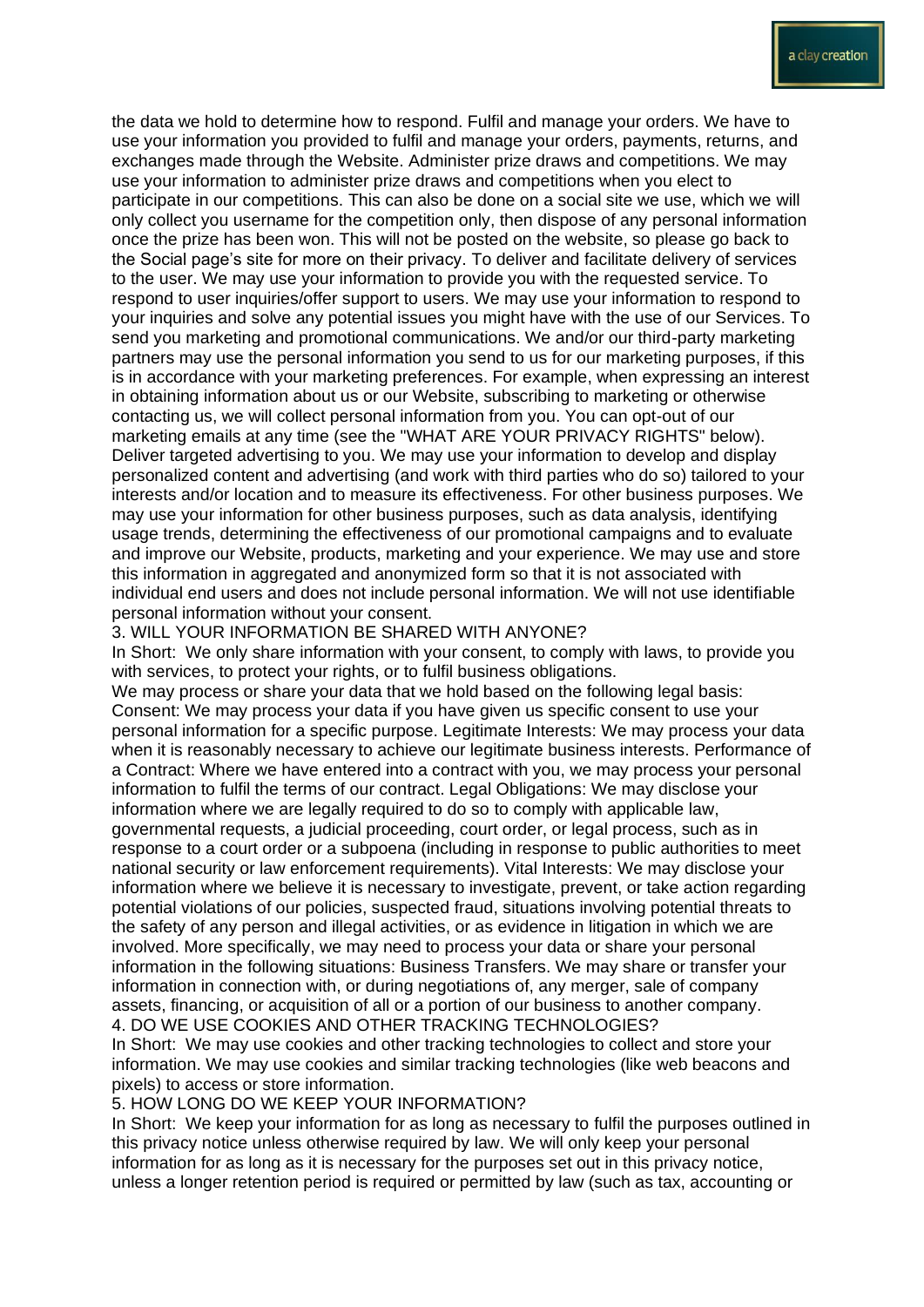other legal requirements). No purpose in this notice will require us keeping your personal information for longer than the period of time in which users have an account with us. When we have no ongoing legitimate business need to process your personal information, we will either delete or anonymize such information, or, if this is not possible (for example, because your personal information has been stored in backup archives), then we will securely store your personal information and isolate it from any further processing until deletion is possible. Please feel free to contact us at [aclaycreation@gmail.com](mailto:aclaycreation@gmail.com) if you have stopped using this website and / or delete your account that you may have created during purchases. 6. DO WE COLLECT INFORMATION FROM MINORS?

In Short: We do not knowingly collect data from or market to children under 18 years of age. We do not knowingly solicit data from or market to children under 18 years of age. By using the Website or intereacting with a clay creation on social mefia, you represent that you are at least 18 or that you are the parent or guardian of such a minor and consent to such minor dependent's use of the Website. This is outlined further in the Terms and Conditions. If we learn that personal information from users less than 18 years of age has been collected, we will deactivate the account and take reasonable measures to promptly delete such data from our records. If you become aware of any data we may have collected from children under age 18, please contact us at [aclaycreation@gmail.com.](mailto:aclaycreation@gmail.com)

7. WHAT ARE YOUR PRIVACY RIGHTS? In Short: In some regions, such as the European Economic Area, you have rights that allow you greater access to and control over your personal information. You may review, change, or terminate your account at any time. In some regions (like the European Economic Area), you have certain rights under applicable data protection laws. These may include the right (i) to request access and obtain a copy of your personal information, (ii) to request rectification or erasure; (iii) to restrict the processing of your personal information; and (iv) if applicable, to data portability. To make such a request, please use the contact details provided below. We will consider and act upon any request in accordance with applicable data protection laws. If we are relying on your consent to process your personal information, you have the right to withdraw your consent at any time. Please note however that this will not affect the lawfulness of the processing before its withdrawal, nor will it affect the processing of your personal information conducted in reliance on lawful processing grounds other than consent. If you have questions or comments about your privacy rights, you may email us at [aclaycreation@gmail.com.](mailto:aclaycreation@gmail.com) Cookies and similar technologies: Most Web browsers are set to accept cookies by default. If you prefer, you can usually choose to set your browser to remove cookies and to reject cookies. If you choose to remove cookies or reject cookies, this could affect certain features or services of our Website. To opt-out of interest-based advertising by advertisers on our Website visit http://www.aboutads.info/choices/. Opting out of email marketing: You can unsubscribe from our marketing email list at any time by clicking on the unsubscribe link in the emails that we send or by contacting us using the details provided below. You will then be removed from the marketing email list — however, we may still communicate with you, for example to send you service-related emails that are necessary for the administration and use of your account, to respond to service requests, or for other non-marketing purposes. To otherwise opt-out, you may: Contact us using the contact information provided.

8. CONTROLS FOR DO-NOT-TRACK FEATURES Most web browsers and some mobile operating systems and mobile applications include a Do-Not-Track ("DNT") feature or setting you can activate to signal your privacy preference not to have data about your online browsing activities monitored and collected. At this stage no uniform technology standard for recognizing and implementing DNT signals has been finalized. As such, we do not currently respond to DNT browser signals or any other mechanism that automatically communicates your choice not to be tracked online. If a standard for online tracking is adopted that we must follow in the future, we will inform you about that practice in a revised version of this privacy notice. The cookie banner on our website displays a 'Decline' and an 'Accept' button to track your cookies, which is entirely your choice to choose.

9. DO WE MAKE UPDATES TO THIS NOTICE? In Short: Yes, we will update this notice as necessary to stay compliant with relevant laws. We may update this privacy notice from time